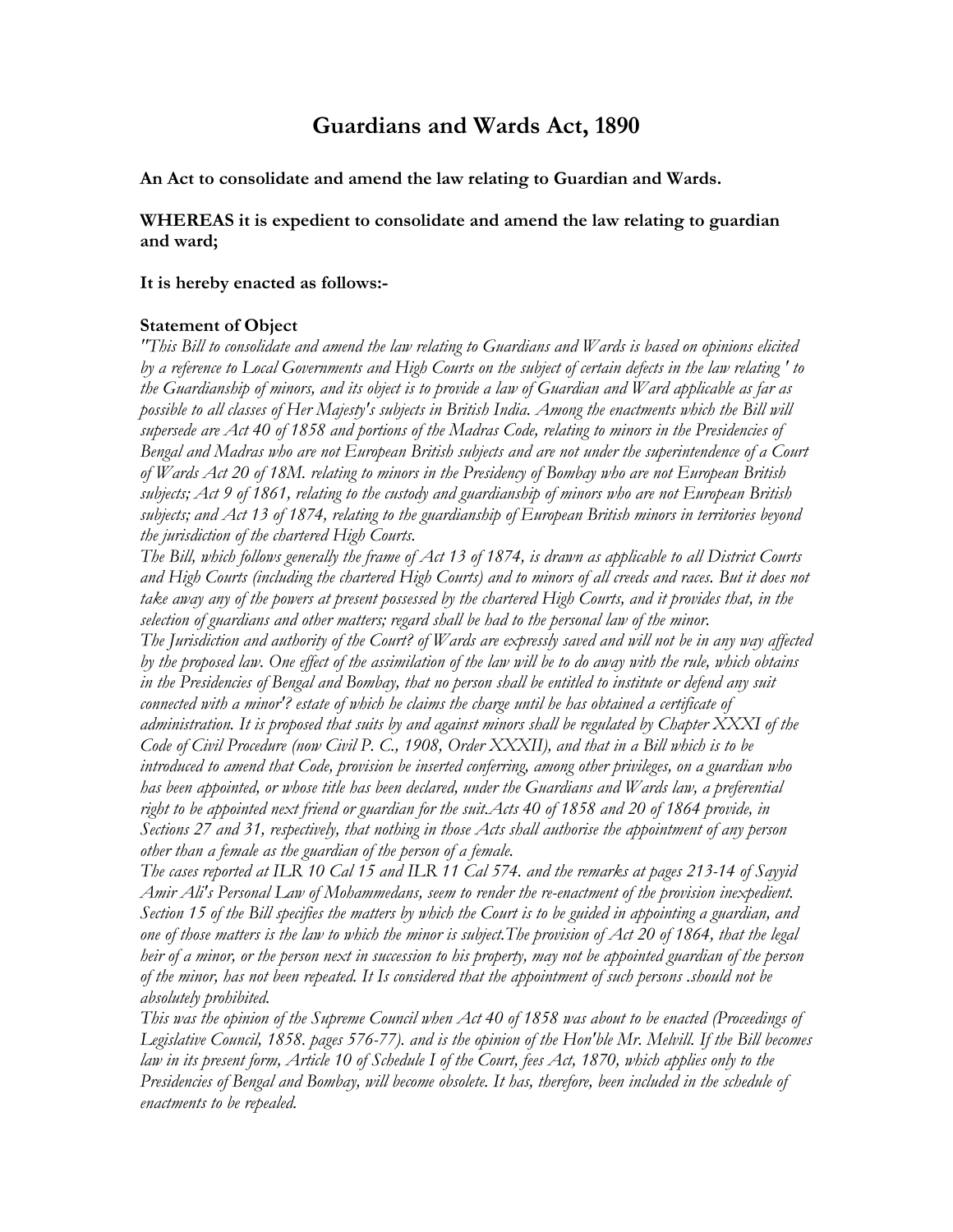**1 . Title, extent and commencement.-** (1) This Act may be called the Guardians and Wards Act, 1890.

(2) It extends to the whole of India (except the State of Jammu and Kashmir).

(3) It shall come into force on the first day of the July, 1890.

**2 . .-** (Repealed by the Repealing Act, 1938 (1 of 1938), sec. 2 and Schedule).-

**3 . Saving of jurisdiction of Courts of Wards and Chartered High Courts.-** This Act shall be read subject to every enactment heretofore or hereafter passed relating to any Court of Wards by (any competent Legislature, authority or person in any state to which this Act extends and nothing in this Act shall be construed to effect or in any way derogate from, the jurisdiction or authority of any Court of Wards, or to take away any power possessed by (any High Court).

**4 . Definitions.-** In this Act, unless there is something repugnant in the subject or context- (1) "Minor" means a person who, under the provisions of the Indian Majority Act, 1875 (9 of 1875) is to be deemed not to have attained his majority.

2. "Guardian" means minor for whose person or property or both there is a guardian.

3. "Ward" means a minor for whose person or property or both there is a guardian.

4. "District Court" has the meaning assigned to that expression in the code of Civil Procedure, 1882 (14 of 1882), and includes a High Court in the exercise of its ordinary original civil jurisdiction,

# **5 . "The Court" means.-**

(a) The District Court having jurisdiction to entertain an application under this Act for an order appointing or declaring a person to be a guardian, or

(b) Where a guardian has been appointed or declared in pursuance of any such application-

(i) The Court which, or the Court of the officer who, appointed or declared the guardian or is under this Act deemed to have appointed or declared the guardian, or

(ii) In any matter relating to the person of the ward the District Court having jurisdiction in the place where the ward for the time being ordinarily resides, or

(a) In respect of any proceeding transferred under Section 4-A, the Court of the officer to whom such proceeding has been transferred.

(1) "Collector" means the chief officer in charge of the revenue-administration of a district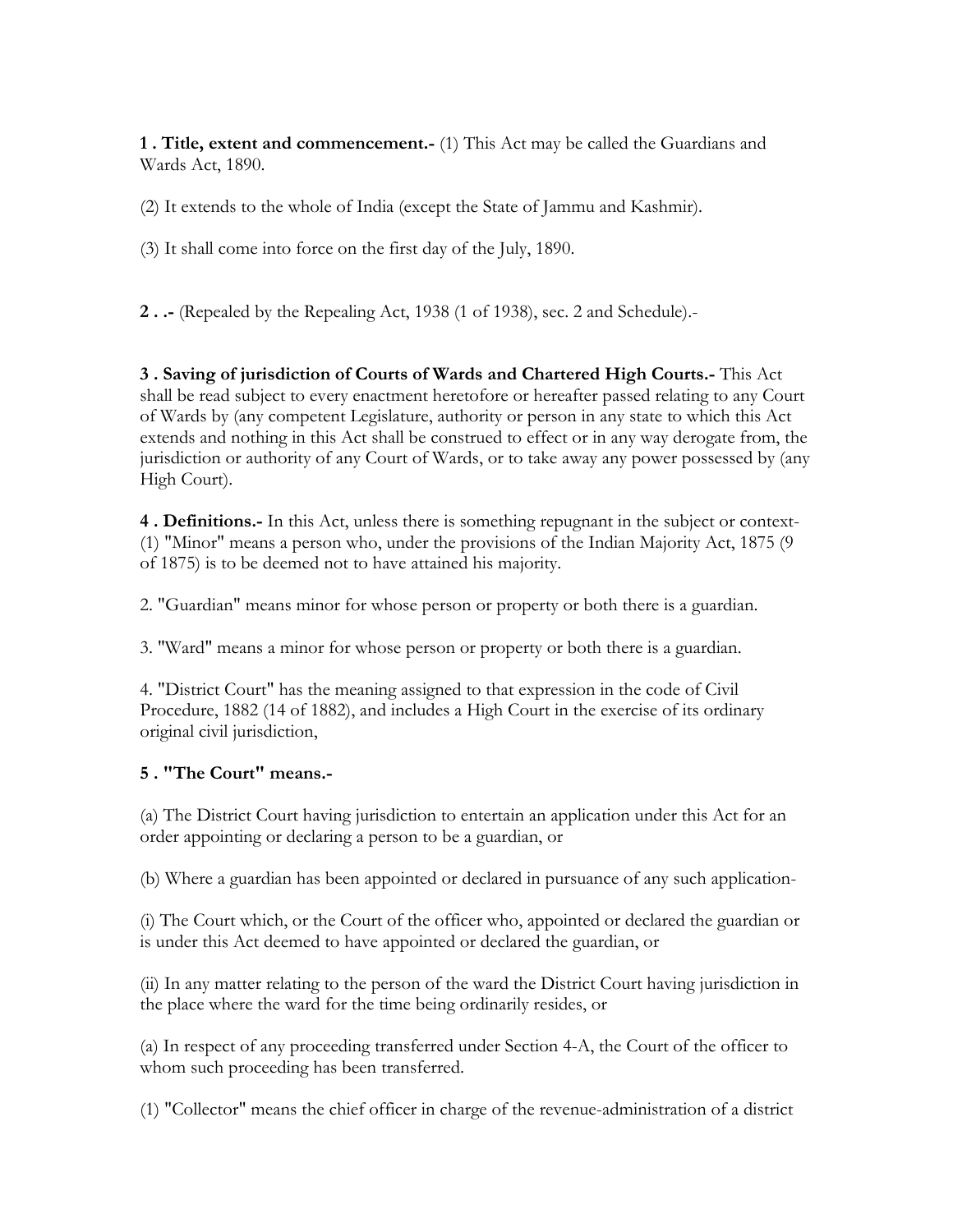and includes any officer whom the State Government, by notification in the official Gazette may, by name or in virtue of his office, appoint to be a Collector in any local area or with respected to any class of persons, for all or any of the purposes of this Act.

(2) "Prescribed" means prescribed by rules made by the High Court under this Act.

4A. Power to confer jurisdiction on subordinate judicial officers and to transfer proceedings to such officers.

(1) The High Court may, by general or special order, empower any officer exercising original civil jurisdiction subordinate to a district court, or authorise the Judge of any District Court to empower any such officer subordinate to him, to dispose of any proceedings under this Act transferred to such officer under the provisions of this section.

2. The Judge of a district court may, by order in writing, transfer at any stage any proceeding under this Act pending in his Court for disposal to any officer subordinate to him empowered under sub-section (1).

3. The Judge of a district court may at any stage transfer to his own Court or to any officer subordinate to him empowered under sub-section (1) any proceeding under this Act pending in the Court of any other such officer.

4. When any proceedings are transferred under this section in any case in which a guardian has been appointed or declared, the Judge of the District Court may, by order in writing, declare that the Court of the Judge or officer to whom they are transferred shall, for all or any of the purpose of this Act, be deemed to the Court which appointed or declare the guardian.

5. Power of parents to appoint in case of European British subjects-(Rep. By the Part B States (Laws) Act, 1951 (3 of 1951), sec. 3 and Schedule.

**6 . Saving of power of appoint in other cases.-** In the case of a minor, nothing in this Act shall be construed to take away or derogate from any power to appoint a guardian of his person or property or both, which is valid by the law to which the minor is subject.

**7 . Power of the Court to make orders as to guardianship.-** (1) Where the Court is satisfied that it is for the welfare of a minor that an order should be made- Appointing a guardian of his person or property or both, or declaring a person to be such a guardian the Court may make an order accordingly.

An order under this section shall imply the removal of any guardian who has not been appointed by will or other instrument or appointed or declared by the Court.

Where a guardian has been appointed by will or other instrument or appointed or declare by the Court, an order under this section appointing or declaring another person to be guardian in his stand shall not be made until the powers of the guardian appointed or declare as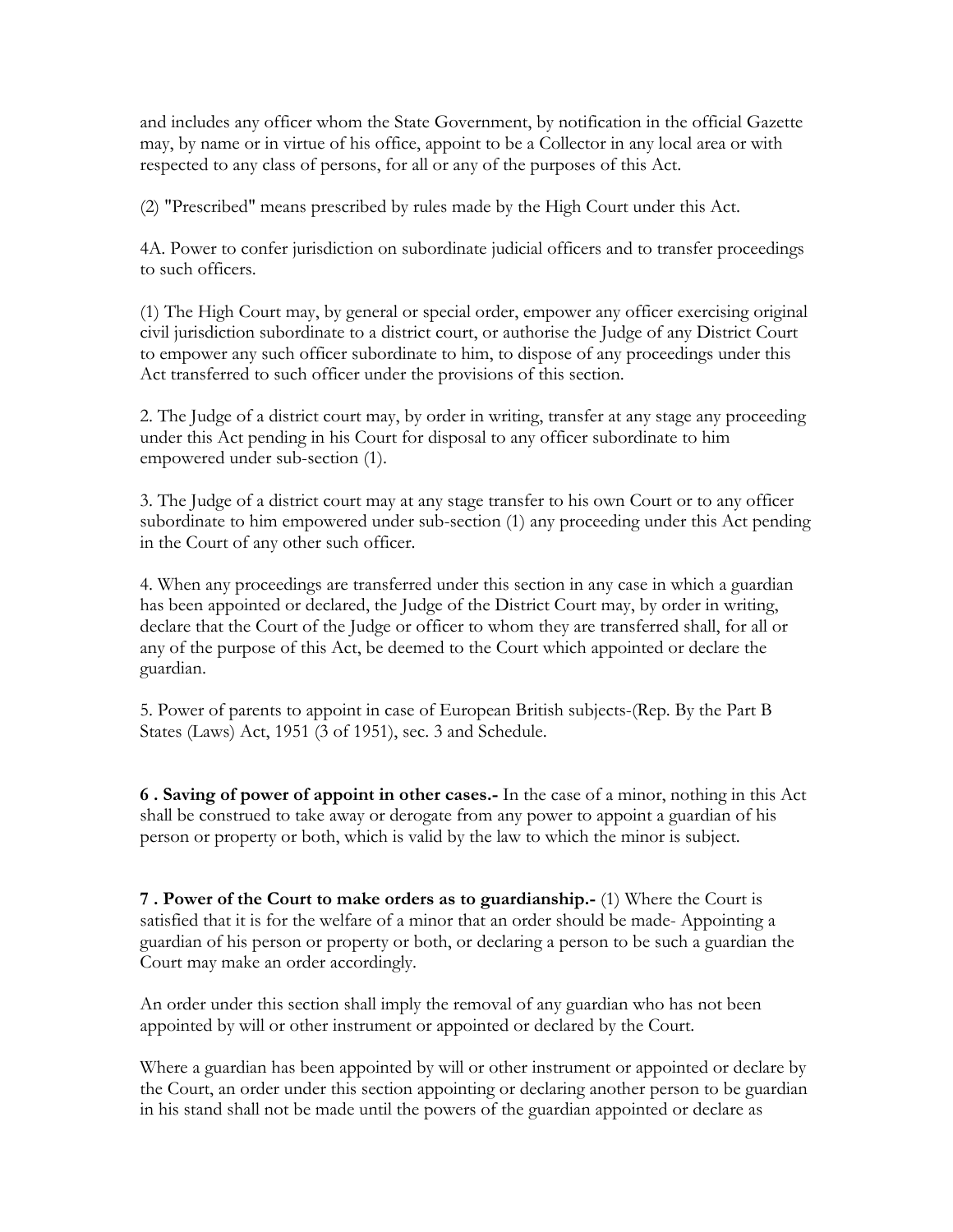aforesaid have ceased under the provision of this Act.

**8 . Persons entitled to apply for order.-** An order shall not be made under the last foregoing section except on the application of the person desirous of being, or claiming to be, the guardian of the minor, or any relative of friend of the minor, or the Collector of the district or other local area within which the minor ordinarily resides or in which he has property, or the Collector having authority with respect to the class to which the minor belongs.

**9 . Court having jurisdiction to entertain application.-** (1) If the application is with respect to the guardianship of the person of the minor, it shall be made to the District Court having jurisdiction in the place where the minor ordinarily resides.

If the application is with respect of the guardianship of the property of the minor, it may be made either to the District Court having jurisdiction in the place where the minor ordinarily resides or to a District Court having jurisdiction in the place where he has property.

If an application with respect to the guardianship of the property of a minor is made to a District Court other than that having jurisdiction in the place where the minor ordinarily resides, the Court may return the application if in its opinion the application would be disposed of more justly on conveniently by any other District Court having jurisdiction.

**10 . Form of application.-** (1) If the application is not made by he Collector, it shall be by petition signed and verified in manner prescribed by the Code of Civil Procedure, 1882 (14 of 1882), for the signing and verification of a plaint, and stating, so far as can be ascertainedthe name, sex, religion, date of birth and ordinary residence of the minor, where the minor is a female, whether she is married and if so, the name and age of her husband, the nature, situation and approximate value of the property, if any, of the minor, the name and residence of the person having the custody or possession of the person or property of the minor, what near relations the minor has and where they reside, whether a guardian of the person or property or both, of the minor has been appointed by any person entitled to claiming to be entitled by the law to which the minor is subject to make such an appointment whether an application has at any time been made to the Court or to any there Court with respect to the guardianship of the person or property or both, of the minor and if so, when, to what Court and with what result, whether the application is for the appointment or declaration of a guardian of the person of the minor, or of his property, or of both.

Where the application is to appoint a guardian, the qualifications of the proposed guardian.

Where the application is to declare a person to be a guardian, the grounds on which that person claims,

The cause which have led to the making of the application, and

Such other particulars, if any, as may be prescribed or as the nature of the application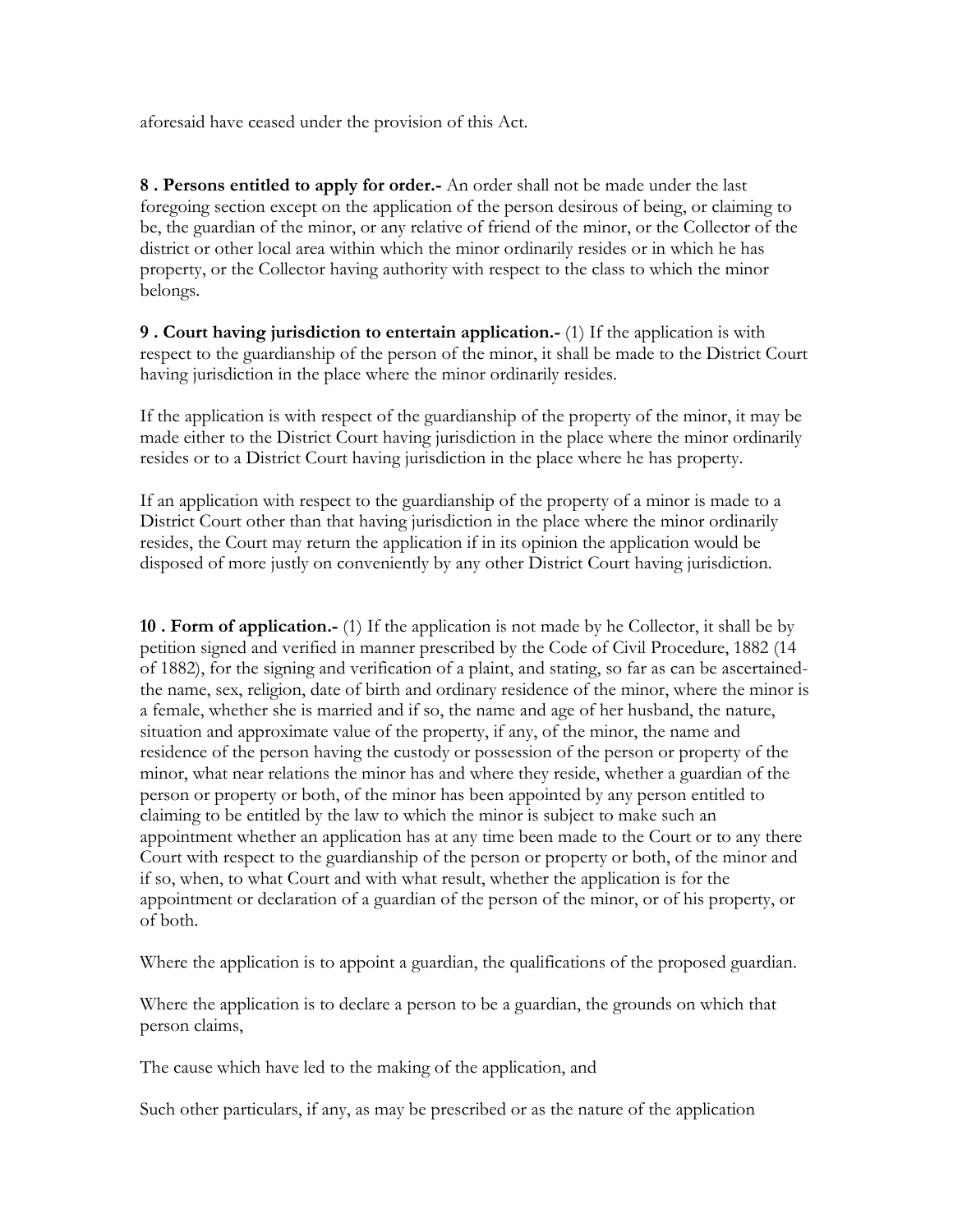renders it necessary to state.

If the application is made by the Collector, it shall be by letter addressed to the Court forwarded by post or in such other manners as may be found convenient, and shall state as far as possible the particulars mentioned in sub-section (1).

The application must be accompanied by a declaration of the willingness of the proposed guardian to act, and the declaration must be signed by him and attested by at least two witnesses.

**11 . Procedure on admission of application.-** (1) If the court is satisfied that there is ground for proceeding on the application, it shall fix a day for the hearing thereof and cause notice of the application and of the date fixed for the hearing.

To be served in the manner directed in the Code of Civil Procedure, 1882 (14 of 1882) on the parents of the minor if they are residing in (any State to which this Act extends) the person, if any, named in the petition or letter as having the custody or possession of the person or property of the minor the person proposed in the application or letter to be appointed or declared guardian, unless that person is himself the applicant, and any other person to whim, in the opinion of the Court special notice of the applicant should be given, and to be posted on some conspicuous part of the court-house and of the residence of the minor, and otherwise published in such manner as the Court, subject to any rules made by the High Court under this Act, thinks fit.

The state Government may, by general or special order, require that when any part of the property described in a petition under sec. 10, sec-section (1) is land of which a Court of Wards could assume the superintendence, the Court shall also cause a notice as aforesaid to be served on the Collector in whose district the minor ordinarily resides and on every Collector in whose district any portion of the land is situate, and the Collector may cause the notice to be published in any manner he deems fit.

No charge shall be made by the Court or the Collector for the service or publication of any notice served or published under sub-section (2).

## **12 . Power to make interlocutory order for production of minor and interim**

**protection of person and property.**- (1) The Court may direct that the person if any, having the custody of the minor, shall produce him or cause him to be produced at such place and time and before such person as it appoints, and may make such order for the temporary custody and protection of the person or property of the minor as it thinks proper.

If the minor is a female who ought not to be compelled to appear in public, the claiming to be her guardian on the ground of his being her husband, unless she is already in his custody with the consent of her parents, if any, or

Any person to whom the temporary custody and protection of the property if a minor is entrusted to dispossess otherwise than by due course of law any person in possession of any of the property.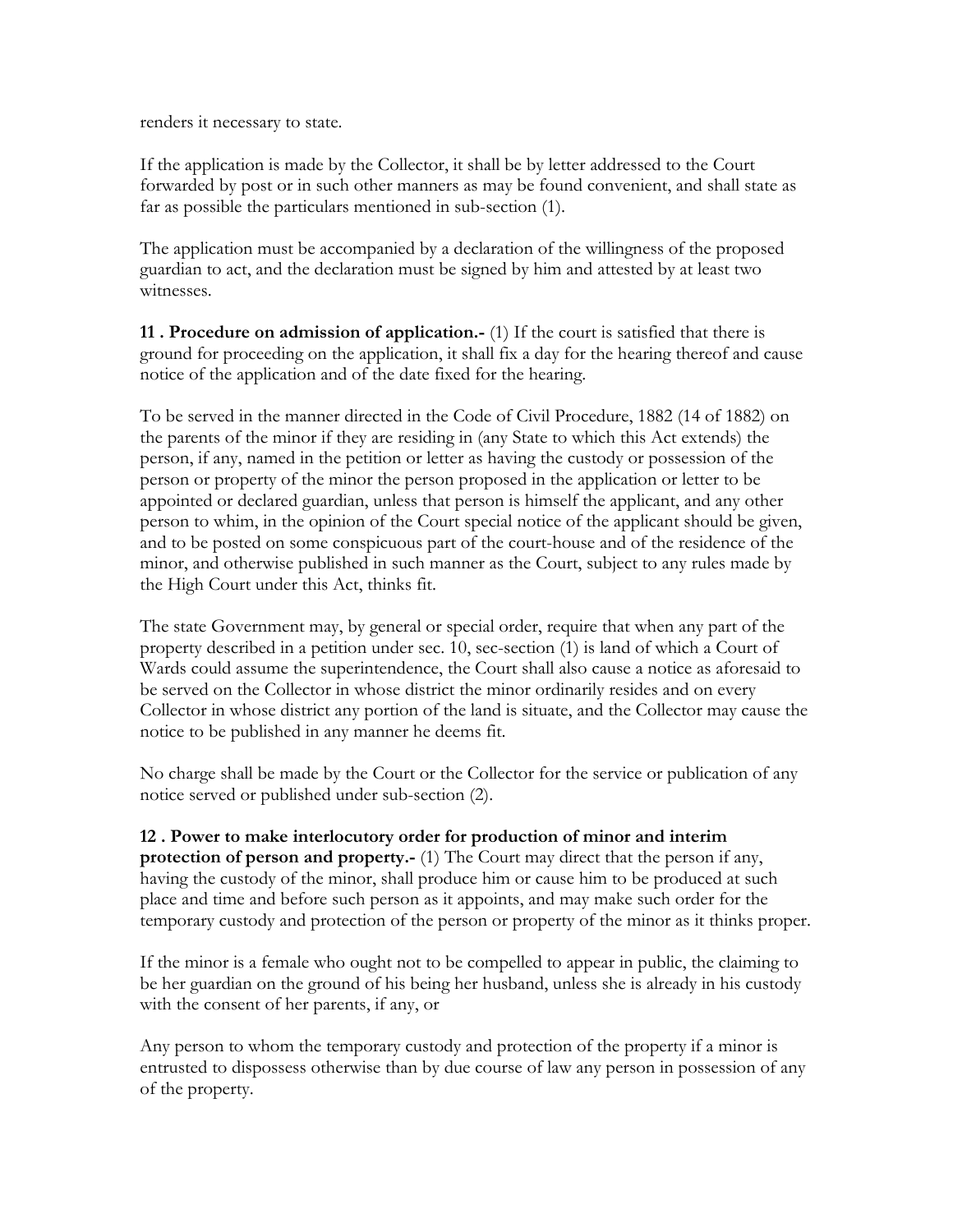**13 . Hearing of evidence before making of order.-** On the day fixed for the hearing of the application or as soon afterwards as may be, the Court shall hear such evidence as may be adduced in support of or in opposition to the application.

**14 . Simultaneous proceedings in different Courts.-** (1) If proceedings for the appointment or declaration of a guardian of a minor are taken in more Courts than one, each of those courts shall, on being apprised of the proceedings in the order Court or Courts, stay the proceedings before itself.

In any other case in which proceedings are stayed under sub-section (1), the Courts shall report the case to and to guided by such orders as they may receive from their respective State Governments.

**15 . Appointment or declaration of several guardians.-** (1) If the law to which the minor is subject admits of his having two or more joint guardians of his person or property or both, the Court may, if it thinks fit, appoint or declare them.

Separate guardians may be appointed or declared of the person and of the property of a minor.

If a minor has several properties, the Court may, if it thinks fit, appoint or declare a separate guardian for any one or more of the properties.

**16 . Appointment or declaration of guardian for property beyond jurisdiction of the Court.-** If the Court appoints or declares a guardian for any property situate beyond the local limits of its jurisdiction, the court having jurisdiction in the place where the property is situate shall, on production of a certified copy of the order appointing or declaring the guardian accept him as duly appointed or declared and give effect to the order.

**17 . Matter to be considered by the Court in appointing guardian.-** (1) In appointing or declaring the guardian of a minor, the Court shall, subject to the provisions of this section, be guided by what, consistently with the law to which the minor is subject, appears in the circumstances to be for the welfare of the minor.

In considering what will be for the welfare of the minor, the Courts shall have regard to the age, sex and religion of the minor, the character and capacity of the proposed guardian and his nearness of kin to the minor, the wishes, if any, of a deceased parent, and any existing or previous relations of the proposed guardian with the minor or his property.

If the minor is old enough to form an intelligent preference, the Court may consider that preference.

The Court shall not appoint or declare any person to be a guardian against his will.

**18 . Appointment or declaration of Collector in virtue of office.-** Where a Collector is appointed or declared by the Court in virtue of his office to be guardian of the person or property or both, of a minor, the order appointing or declaring him shall be deemed to authorize and require the person for the time being holding the office to act as guardian of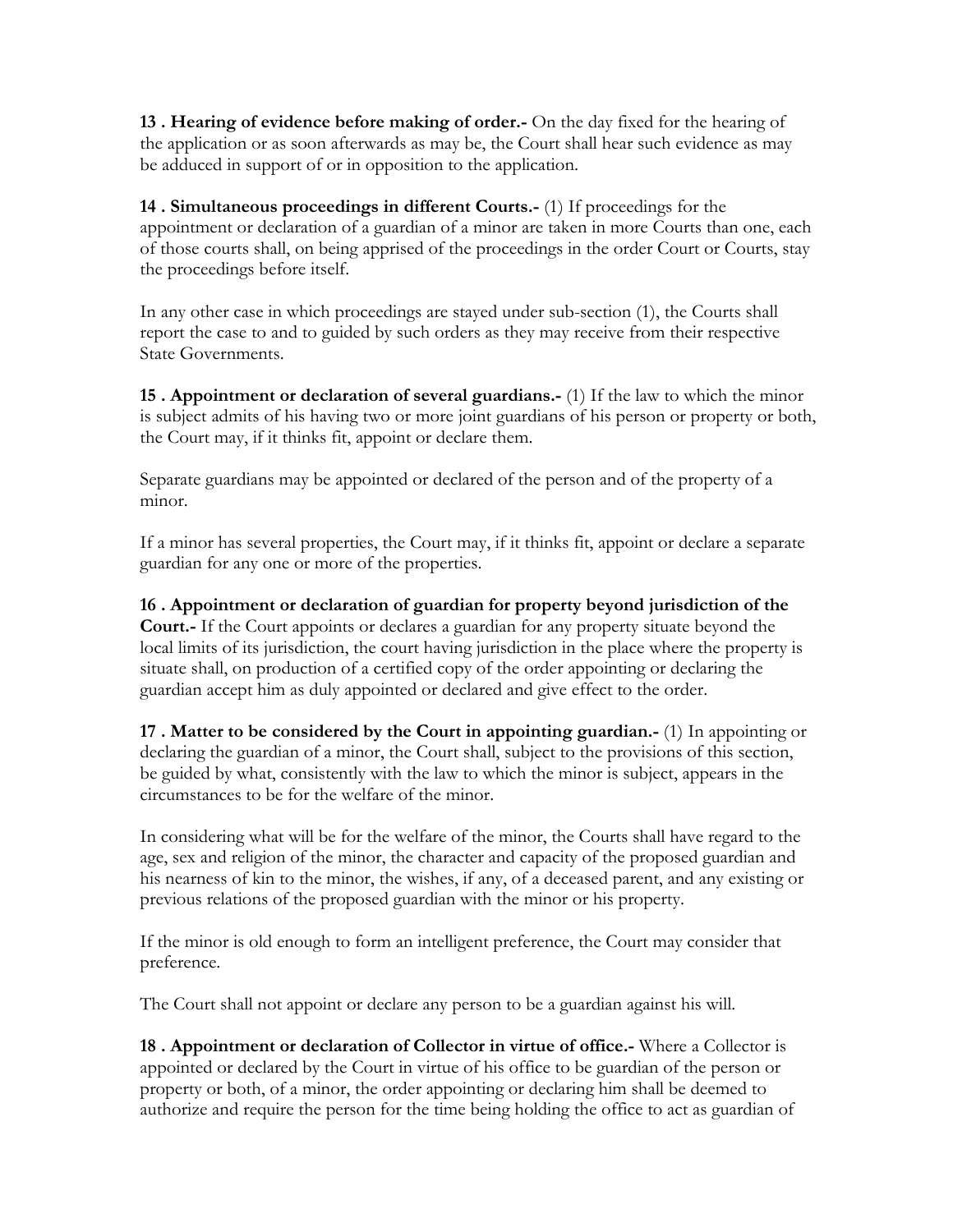the minor with respect to his person or property or both, as the case may be.

**19 . Guardian not to be appointed by the Court in certain cases.-** Nothing in this Chapter shall authorise the Court to appoint or declare a guardian of the property of a minor whose property is under the superintendence of a Court of Wards or to appoint or declare a guardian of the person of a minor who is married female and whose husband is not, in the opinion of Court, unfit to be guardian of her person, or of a minor whose father is living and is not in the opinion of the Court, unfit to be guardian of the person of the minor, or of a minor whose property is under the superintendence of a Court of Wards competent to appoint a guardian of the person of the minor.

**20 . Fiduciary relation of guardian to ward.-** (1) A guardian stands in a fiduciary relation to his ward, and, save as provided by the will or other instrument, if any, by which he was appointed, or by his act, he must not make any profit out of his office.

The fiduciary relation of a guardian to his ward extends to and affects purchases by the guardian of the property of the ward, and by the ward of the property of the guardian, immediately or soon after the ward has ceased to be a minor and generally all transactions between them while the influence of the guardian still lasts or is recent.

**21 . Capacity of minor to act as guardians.-** A minor is incompetent to act as guardian of any minor except his own wife or child or where he is the managing member of an undivided Hindu family, the wife or child of another minor member of that family.

**22 . Remuneration of guardian.-** (1) A guardian appointed or declared by the Court shall be entitled to such allowances, if any, as the Court thinks fit for his care and pains in the execution of his duties.

**23 . Control of Collector as guardian.-** A Collector appointed or declared by the Court to be guardian of the person or property or both, of a minor shall, in all matters connected with the guardianship of his ward, be subject to the control of the State Government or of such authority as that Government, by notification in the official Gazette, appoints in this behalf.

**24 . Duties of guardian of the person.-** A guardian of the person of a ward is charged with the custody of the ward and must look to his support, health and education, and such other matters as the law to which the ward is subject requires.

**25 . Title and guardian to custody of ward.-** (1) if a ward leaves or is removed from the custody of a guardian of his person, the Court, if it is of opinion that it will be for the welfare of the ward to return to the custody of his guardian, may make an order for his return and for the purpose of enforcing the order may cause the ward to be arrested and to be delivered into the custody of the guardian.

For the purpose of arresting the ward, the Court may exercise the power conferred on a Magistrate of the first class by section 100 of the Code of Criminal Procedure, 1882 (10 of 1882).

**26 . Removal of ward from jurisdiction.-** (1) A guardian of the person appointed or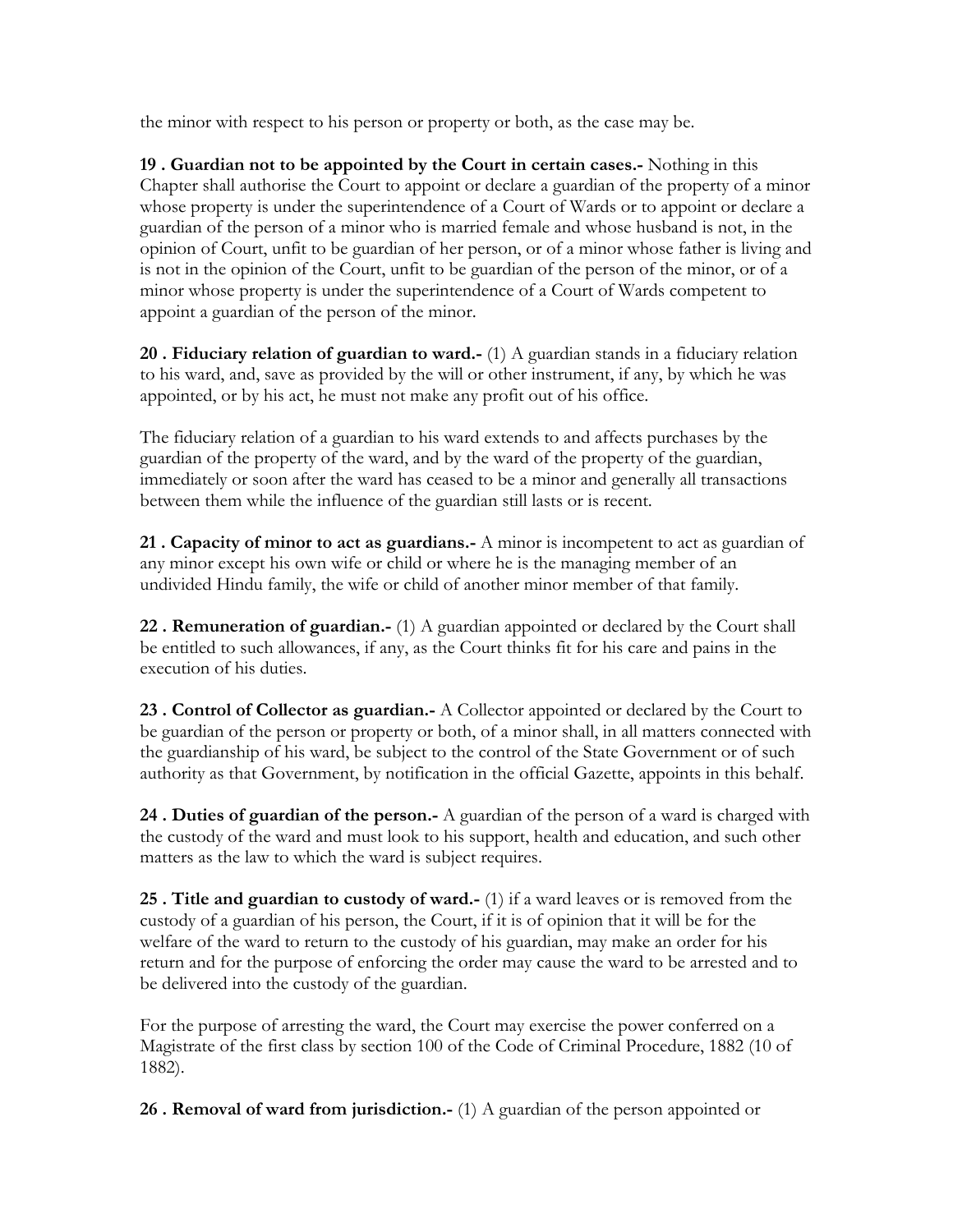declared by the Court, unless he is the Collector or is a guardian appointed by will or other instrument, shall not, without the leave of the Court by which he was appointed or declared, remove the ward from the limits of its jurisdiction except for such purposes as may be prescribed.

The leave granted by the Court under sub-section (1) may be special or general and may be defined by the order granting it.

**27 . Duties of guardian of property.-** A guardian of the property of a ward is bound to deal with as carefully as a man of ordinary prudence would deal with it, if it were his own and subject to the provisions of this Chapter, he may do all acts which are reasonable and proper for the realization, protection or benefit of the property.

**28 . Power of testamentary guardian.-** Where a guardian has been appointed by will or the other instrument, his power to mortgage or charge, or transfer by sale, gift, exchange or otherwise, immovable property belonging to his ward is subject to any restriction which may be imposed by the instrument, unless he has under this Act been declared guardian and the Court which made the declaration permits him by an order in writing, notwithstanding the restriction, to dispose of any immovable property specified in the order in a manner permitted by the order.

**29 . Limitation of powers of guardian of property appointed or declared by the Court.-** Where a person other than a Collector, or than a guardian appointed by will or other instruments, has been appointed or declared by the Court to be guardian of the property of award, he shall not, without the previous permission of the Court,- Mortgage or charge or transfer by sale, gift, exchange or otherwise, any part of the immovable property of his ward, or lease any part of that property for a term exceeding five years or for any term extending more than one year beyond the date on which the ward will cease to be a minor.

**30 . Violability of transfers made in contravention of section 28 or section 29.-** A disposal of immovable property by a guardian in contravention of either of the two last foregoing sections is violable at the instance of any other person affected thereby.

**31. Practice with respect to permitting transfer under section 29.-** (1) Permission to the guardian to do any of the acts mentioned in section 29 shall not be granted by the Court except in case of necessity or for an evident advantage to the ward.

The order granting the permission shall recite the necessity or advantage, as the case may be, describe the property with respect to which the act permitted is to be done, and specify such conditions, if any, as the Court may see fit to attach to the permission, and it shall be recorded, dated and signed by the Judge of the Court with his own hand, or when from any cause he is prevented from recording the order with his own hand, shall be taken down in writing from his dictation and be dated and signed by him.

The Court may in its discretion attach to the permission the following among other conditions, namely:- That a sale shall not be completed without the sanction of the Court.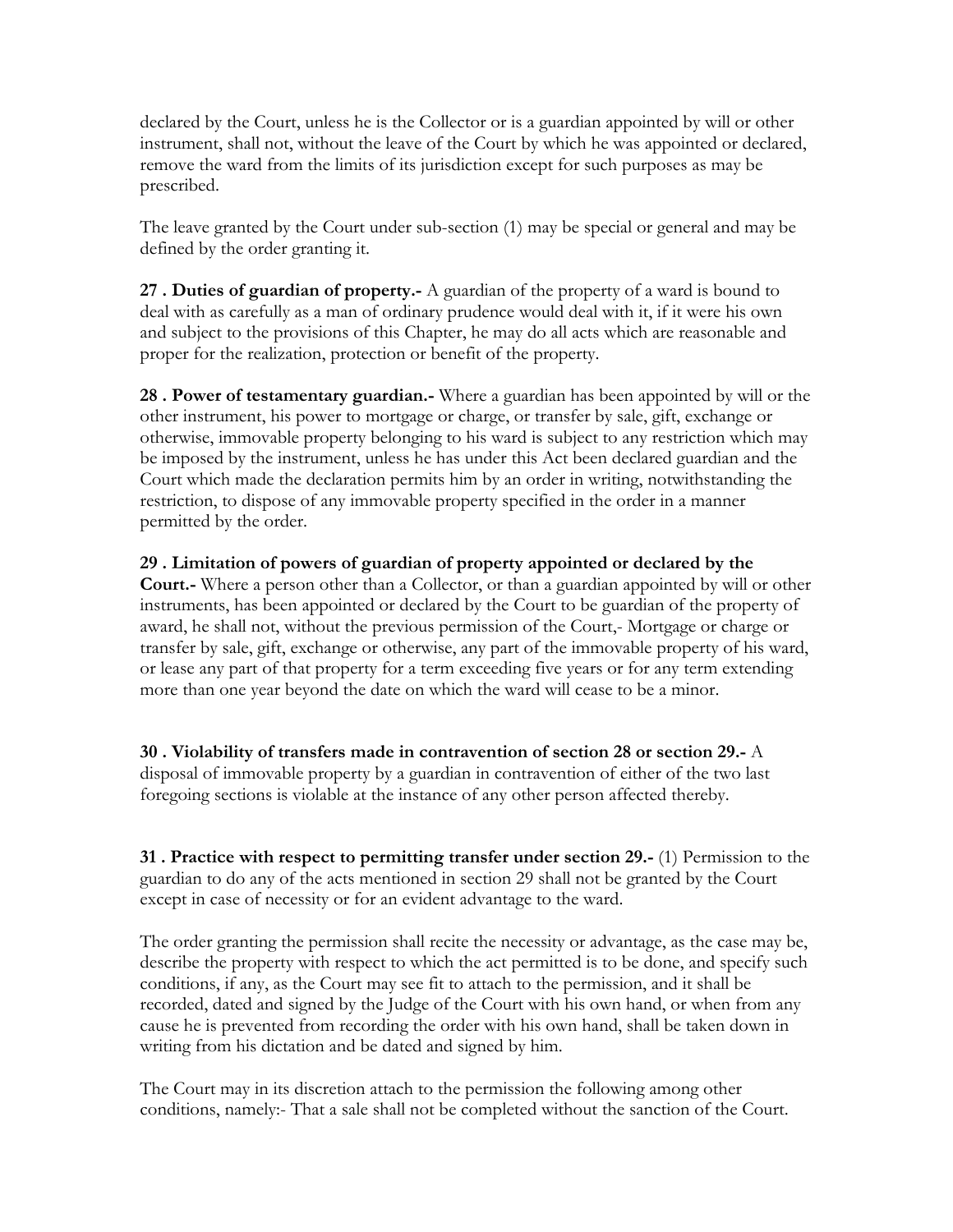That a sale shall be made to the highest bidder by public auction before Court or some person specially appointed by the Court for that purpose, at a time and place to be specified by the Court, after such proclamation of the intended sale as the Court subject to any rules made under this Act by the High Court, directs,

That a lease shall not be made in consideration of a premium or shall be made for such term of years and subject to such rents and convenience as the Court directs.

That the whole or any part of the proceeds of the act permitted shall be paid into the Court by the guardian, to be disbursed therefrom or to be invested by the Court on prescribed securities or to be otherwise disposed of as the Court directs.

Before granting permission to a guardian to do an act mentioned in section 29, the court may cause notice of the application for the permission to be given to any relative or friend of the ward who should, in its opinion, receive notice thereof, and shall hear and record the statement of any person who appears in opposition to the application.

## **32 . Variation of powers of guardian of property appointed or declared by the Court.-**

Where a guardian of the property of a ward has been appointed or declared by the Court and such guardian is not the Collector, the Court may, form time to time, by order, define, restrict or extend his powers with respect to the property of the ward in such manner and to such extend as it may consider to be for the advantage of the ward and consistent with the law to which the ward is subject.

**33 . Right of guardian so appointed or declared to apply to the Court for opinion in management of property of ward.-** (1) A guardian appointed or declared by the Court may apply by petition to the Court which appointed or declared him for its opinion, advice or direction on any present question respecting the management or administration of the property of his ward.

If the Court considers the question to be proper for summary disposal, it shall cause a copy of the petition to be served on, and the hearing thereof may be attended by, such of the person interested in the application as the Court thinks fit.

The guardian sitting in good faith the facts in the petition and acting upon the opinion, advice or direction given by the Court shall be deemed, so far as regards his own responsibility, to have performed his duty as guardian in the subject-matter of the application.

**34 . Obligations on guardian of property appointed or declared by the Court.-** Where a guardian of he property of a ward has been appointed or declared by the Court and such guardian is not the Collector, he shall,- If so required by the Court, give a bond, as nearly as may be in the prescribed form, to the Judge of the Court to ensure for the benefit of the Judge for the time being, with or without sureties, as may be prescribed engaging duly to account for what he may receive in respect of the property of the ward.

If so required by the Court, deliver to the Court, within six months from the date of his appointment or declaration by the Court, or within such other time as the Court directs, a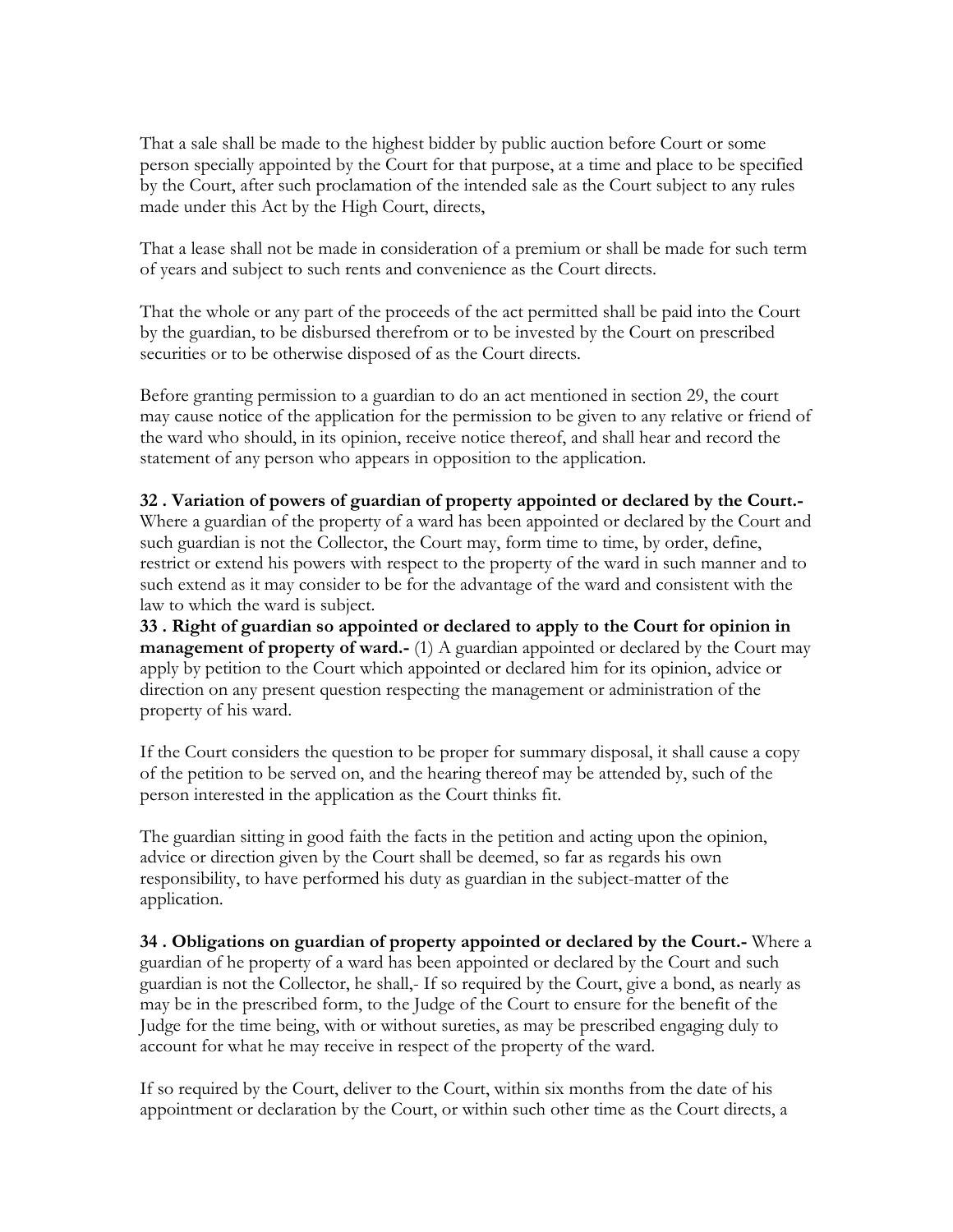statement of the immovable property belonging to the ward, of the money and other movable property which he has received on behalf of he ward up to the date of delivering the statement, and of the debts due on that date to on from the ward.

If so required by the Court, exhibit his accounts in the Court at such times and in such form as the Court form time to time directs.

If so required by the Court, pay into the Court at such time as the Court directs the balance due from him on those accounts, or so much thereof as the Court directs, and

Apply for the maintenance, education and advancement of the ward and of such person as are dependent on him, and for the celebration of ceremonies to which the ward or any of those persons may be party, such portion of the income of the property of the ward as the Court from time to time directs, and , if the Court so directs, the whole or any part of that property.

34A.Power to award remuneration for auditing accounts-When accounts are exhibited by a guardian of the property of a ward in pursuance of a requisition made under clause (c) of section 34 or otherwise, the Court may appoint a person to audit the accounts, and may direct that remuneration for the work be paid out of the income of the property.

**35 . Suit against guardian where administration-bond- was taken.-** Where a guardian appointed or declared by the Court has given a bond duly to a account for what he may receive in respect of the property of his ward, the Court may, on application made by petition and on being satisfied that the engagement of the bond has not been kept, and upon such term as to security, or providing that any money received by paid into the Court, or otherwise as the Court thinks fit, assign the bond to some proper person, who shall thereupon the entitled to sue on the bond in his own name as if the bond had been originally given to him instead of to the Judge of the Court, and shall be entitled to recover thereon, as trustee for the ward, in respect of any breach thereof.

**36 . Suit against guardian where administration-bon- was not taken.-** (1) Where a guardian appointed or declared by the Court has not given a bond as aforesaid, any person, with the leave of the Court, may, as next friend, at any time during the continuance of the minority of the ward, and upon such terms as aforesaid, institute a suit against the guardian, or, in case of his death, against his representative, for an account of what the guardian has received in respect of the property of the ward, and may recover in the suit, as trustee for the ward, such amount as may be found to be payable by the guardian or his representative, as the case may be.

The provisions of such-section (1) shall, so far as they relate to a suit against a guardian, be subject to the provisions of section 4400 of the Code of Civil Procedure as amended by this Act, 1882 (14 of 1882).

**37 . General liability of guardian as trustee.-** Nothing in either of the two last foregoing sections shall be construed to deprive a ward or his representative of any remedy against his guardian, or the representative of the guardian, which, not being expressly provided in either of those sections, any other beneficiary or his representative would have against his trustee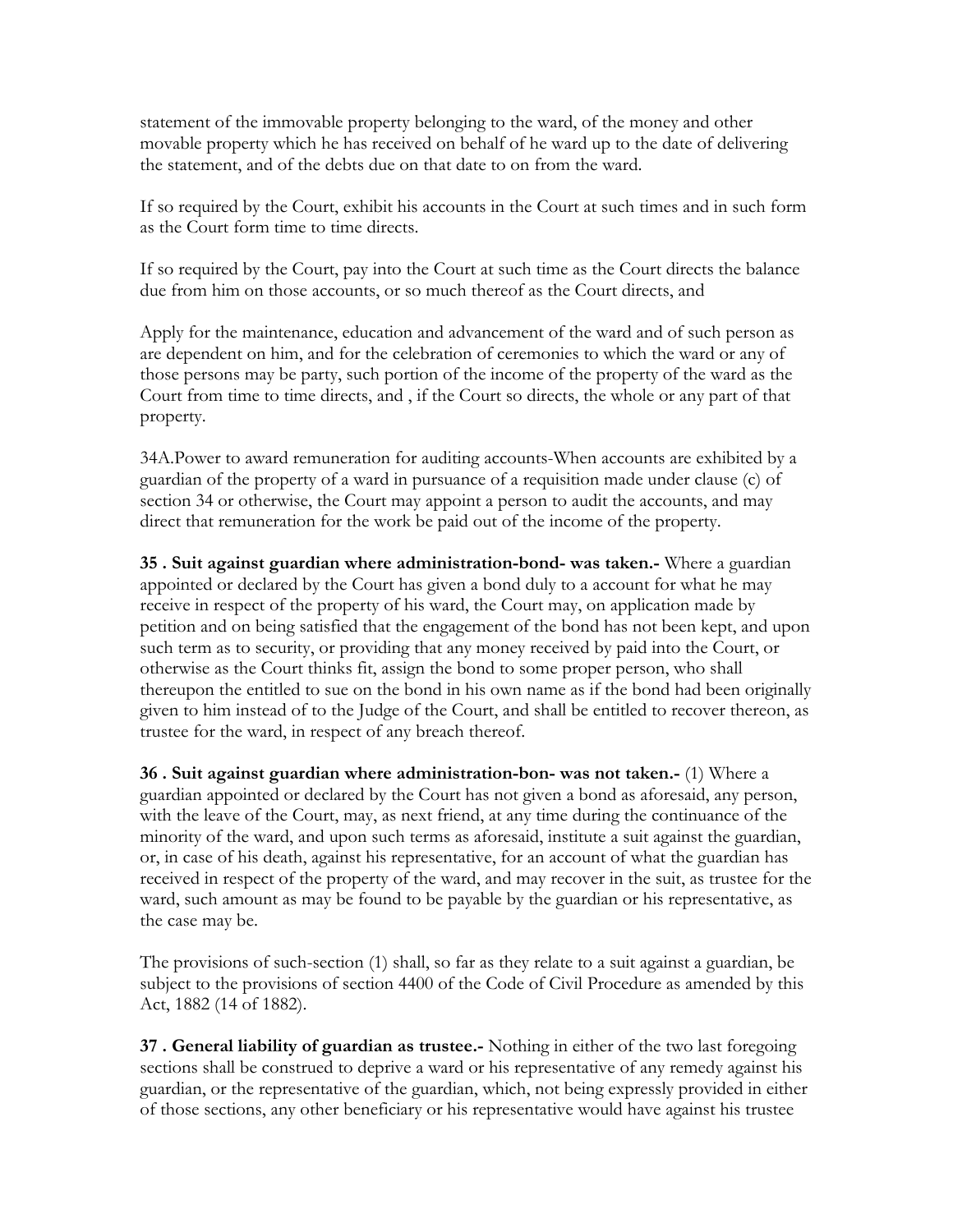or the representative of the trustee.

**38 . Right of survivorship among joint guardians.-** On the death of one of two or more joint guardians, the guardianship continues to the survivor or survivor until a further appointment is made by the Court.

**39 . Removal of guardian.-** The court may, on the application of any person interested, or of its own motion, remove a guardian appointed or declared by the Court, or a guardian appointed by will or other instrument, for any of the following causes, namely :- For abuse of his trust for continued failure to perform the duties of his trust, for incapacity to perform the duties of his trust, for ill-treatment, or neglect to take proper care, of his ward, for contumacious disregard of any provision of this Act or of any order of the Court, for conviction of an offence implying, in the opinion of the Court, a defect of character which unfits him to be the guardian of his ward.

For having an interest adverse to the faithful performance of his duties.

For ceasing to reside within the local limits of the jurisdiction of the Court.

In the case of a guardian of the property, for bankruptcy or insolvency, By reason of the guardianship of the guardian ceasing, or being liable to cease, under the law to which the minor is subject.

Provided that a guardian appoint by will or other instrument, whether he has been declared under this Act, or not, shall not be removed- For the cause mentioned in clause (g) unless the adverse interest accrued after the death of the person who appointed him, or it is shown that person made and maintained the appointment In ignorance of the existence of the adverse interest, or for the cause mentioned in clause (h) unless such guardian has taken up such a residence as, in the opinion of the Court, renders it impracticable for him to discharge the functions of guardian.

**40 . Discharge of guardian.-** (1) If a guardian appointed or declared by the Court desires to resign his office, he may apply to the Court to be discharged.

If the court finds that there is sufficient reason for the application, it shall discharge him, and if the guardian making the application is the Collector and the State Government approves of his applying to be discharged, the Court shall in any case discharge him.

## **41 . Cessation of authority of guardian.- (1) The powers of a guardian of the person**

**cease.-** By his death, removal or discharge by the Court of wards assuming superintendence of the person of the ward, by the ward ceasing to be a minor in the case of a female ward, by her marriage to a husband who is not unfit to be guardian of her person or, if the guardian was appointed or declared by the Court, by her marriage to a husband who is not, in the opinion of the Court, so unfit, or in the case of a ward whose father was unfit to be guardian of the person of the ward, by the father ceasing to be so or, if the father was deemed by the Court to be so unfit, by his ceasing to be so in the opinion of the Court.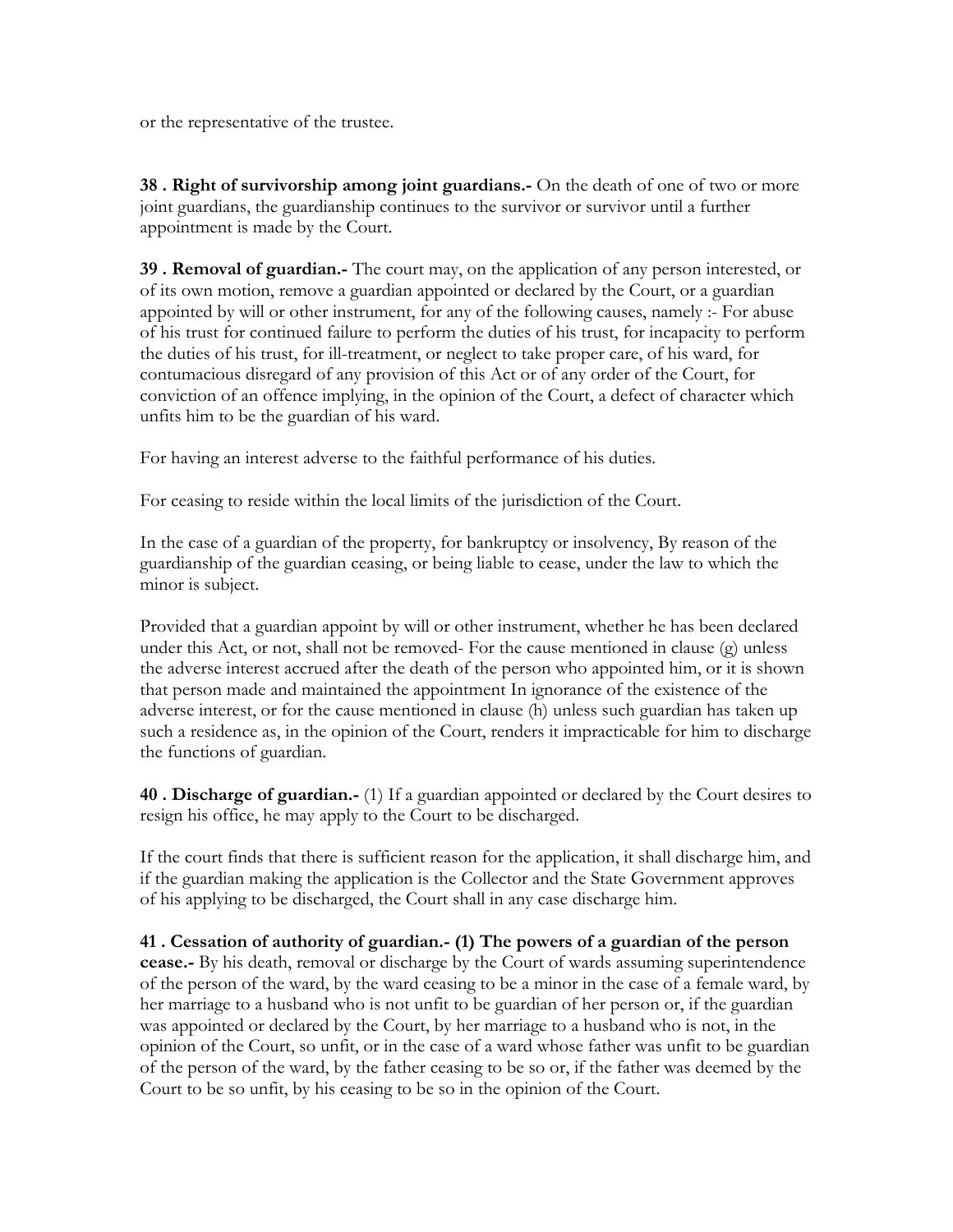The powers of a guardian of the property cease- by his death, removal or discharge, by the Court of Wards assuming superintendence of the property of the ward, or by the ward ceasing to be a minor.

When for any cause the powers of a guardian cease, the Court may require him of, if he is dead, his representative to delivers as it directs any property in his possession or control belonging to the ward or any accounts in his possession or control relating to any past of present of the ward.

When he has delivered the property or accounts as required by the Court, the Court may declare him to be discharged from his liabilities save as regards any fraud which may subsequently be discovered.

**42 . Appointment of successor to guardian dead, discharged or removed.-** When a guardian appointed or declared by the Court is discharged, or, under the law to which the ward is subject, ceases to be entitled to act, or when any such guardian or a guardian appointed by will or other instrument is removed or dies, the Court, of its own motion or on application under Chapter II, may, if the ward is still a minor, appoint or declare another guardian of his person or property, or both, as the case may be.

**43 . Orders for regulating conduct or proceedings of guardians, and enforcement of those orders.-** (1) The Court may, on the application of any person interested or of its own motion, make an order regulating the conduct or proceedings of any guardian appointed or declared by the Court.

(2) Where there are more guardians than one of a ward and they are unable to agree upon a question affecting his welfare, any of them may apply to the Court for its direction, and the Court may make such order respecting the matter in difference as it thinks fit.

(3) Except where it appears that the object of making an order under sub-section (1) or subsection (2) would be defeated by the day, the Court shall, before making the order, direct notice of the application therefor or of the intention of the Court to make it, as the case may be, to be given, in a case under sub-section (1), to the guardian or, in a case under subsection (2), to the guardian who has not made the application.

(4) In case of disobedience to an order made under sub-section (1), or sub-section (2), the order may be enforced in the same manner as an injunction granted under section 492 or section 493 of the Code of Civil Procedure, 1882 (14 of 1882), in a case under sub-section (1) as if the ward were the plaintiff and the guardian were the defendant or, in a case under subsection (2), as if the guardian who made the application were the plaintiff and the other guardian were the defendant.

(5) Except in a case under sub-section (2), nothing in this section shall apply to a Collector who is, as such, a guardian.

**44 . Penalty for removal of ward from jurisdiction.-** If, for the purpose or with the effect of preventing the Court from exercising its authority with respect to a ward, a guardian appointed or declared by the Court removes the ward from the limits of the jurisdiction of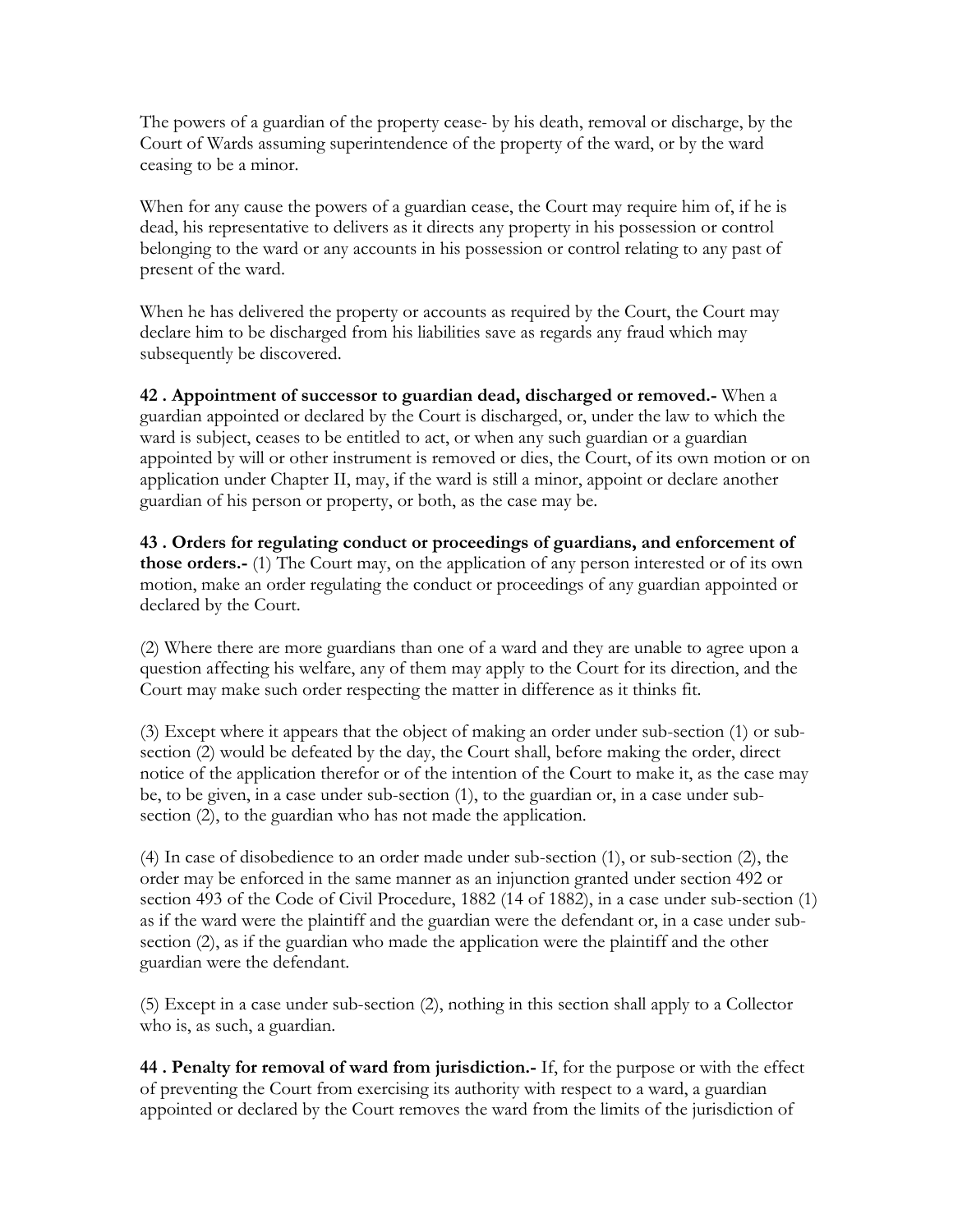the Court in contravention of the provisions of section 26, he shall be liable, by order of the Court, to fine not exceeding one thousand rupees, or to imprisonment in the civil jail for a term which may extend to six months.

**45 . Penalty for contumacy.-** (1) In the following cases, namely :- If a person having the custody of a minor fails to produce him or cause him to be produced in compliance with a direction under section 12, sub-section (1), or to do his utmost to compel the minor to return to the custody of his guardian in obedience to an order under section 25, sub-section (1),or

If a guardian appointed or declared by the Court fails to deliver to the Court, within the time allowed by or under clause (b) of section 34, a statement required under that clause, or to exhibit accounts in compliance with a requisition under clause (C) of that section, or to pay into the Court the balance due from him on those accounts in compliance with a requisition under clause (d) of that section.

If a person who has ceased to be guardian, or the representative of such a person, fails to deliver any property or accounts in compliance with a requisition under section 41, subsection (3).

The person, guardian or representative, as the case may be, shall be liable, by order of the Court, to fine not exceeding one hundred rupees, and in case of recusancy to further fine not exceeding ten rupees for each day after the first during which the default continues, and not exceeding five hundred rupees in the aggregate, and to detention in the civil jail until the undertakes to produce the minor or cause him to be produced, or to compel his return, or to deliver the statement, or to exhibit the accounts, or to pay the balance, or to deliver the property or accounts, as the case may be.

If a person who has been released from detention on giving an undertaking under subsection (1) fails to carry out the undertaking within the time allowed by the Court, the Court may cause him to be arrested and recommitted to the civil jail.

**46 . Reports by Collectors and subordinate Courts.-** (1) The Court may call upon the Collector, or upon any court subordinate to the court, for a report on any matter arising in any proceeding under this Act and treat the report as evidence.

For the purpose of preparing the report the Collector or the Judge of the subordinate Court, as he case may be, shall make such inquiry as he deems necessary, and may for the purposes of the inquiry exercise any power of compelling the attendance of witnesses to give evidence or produce a document which is conferred on a Court by the Code of Civil Procedure, 1882 (14 of 1882).

**47 . Orders appeasable.-** An appeal shall lie to the High Court from an order made by a Court- under Section 7, appointing or declaring or refusing to a appoint or declare a guardian, or under Section 9 sub-section (3) returning an application, or under section 25, making or refusing to make an order for the return of a ward to the custody of his guardian, or under section 26, refusing leave for the removal of a ward from the limits of the jurisdiction of the Court, or imposing conditions with respect thereto, or under Section 28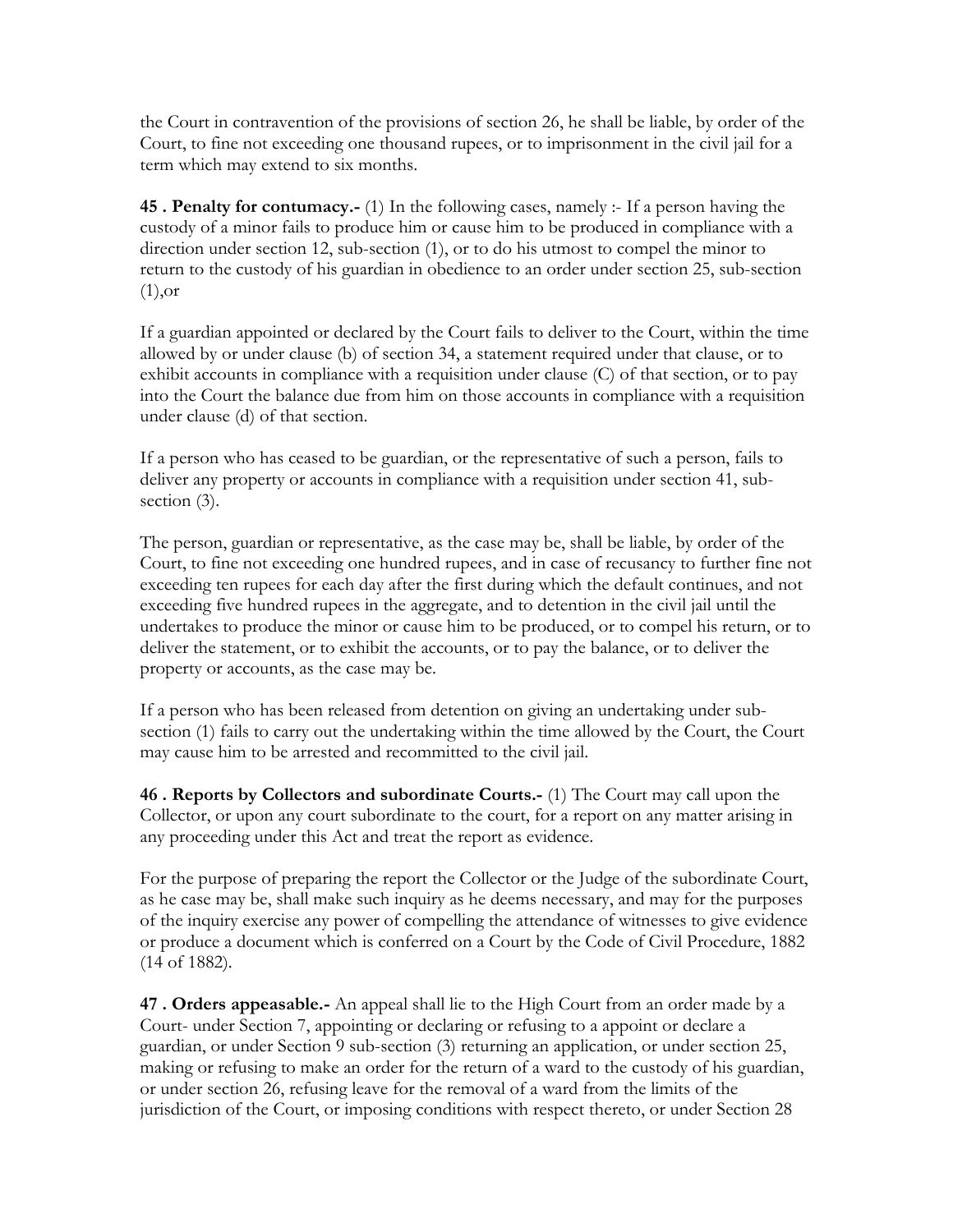or section 29, refusing permission to a guardian to do an act referred to in the section, or under section 32, defining, restricting or extending the powers of a guardian, or under section 39, removing a guardian, or under section 43, regulating the conduct or proceedings of a guardian or settling a matter in difference between joint guardians or enforcing the order, or under section 44 or section 45, imposing a penalty.

**48 . Finality of others orders.-** Save as provided by the last foregoing section and by section 622 of the Code of Civil Procedure, 1882 (14 of 1882) an order made under this Act shall be final, and shall not be liable to be contested by suit or otherwise.

**49 . Costs.-** The costs of any proceeding under this Act, including the costs of maintaining a guardian or other person in the civil jail, shall, subject to any rules made by the High Court under this Act, be in the discretion of the court in which the proceeding is had.

**50 . Power of High Court to make rules.-** (1) In addition to any other power to make rules conferred expressly or implied by this Act, the High Court may from time to time make rules consistent with this Act- As to the matters respecting which, and the time at which, reports, should be called for from Collectors and subordinate Courts.

As to the allowances to be granted to, and the security to be required from, guardians, and the cases in which such allowances should be granted.

As to the procedure to be followed with respect to applications of guardians for permission to do acts referred to in section 28 and 29.

As to the circumstances in which such requisitions as are mentioned in clause (a), (b), (c) and (d) of section 34 should be made.

As to the preservation of statements and accounts delivered and exhibited by guardians.

As to the inspection of those statements and accounts by persons interested.

As to the audit of accounts under Section 34-A, the class of persons who should be appointed to audit accounts, and the scales of remuneration to be granted to them.

as to the custody of money, and securities for money, belonging to wards,

As to the securities on which money belonging to wards may be invested.

As to the education of wards for whom guardians, not being Collectors, have been appointed or declared by the Court, and

Generally, for the guidance of the Courts in carrying out the purposes of this Act.

Rules under clauses (a) and (I) of sub-section (1) shall not have effect until they have been approved by the (State Government) nor shall any rule under this section have effect until it has been published in the official Gazette.